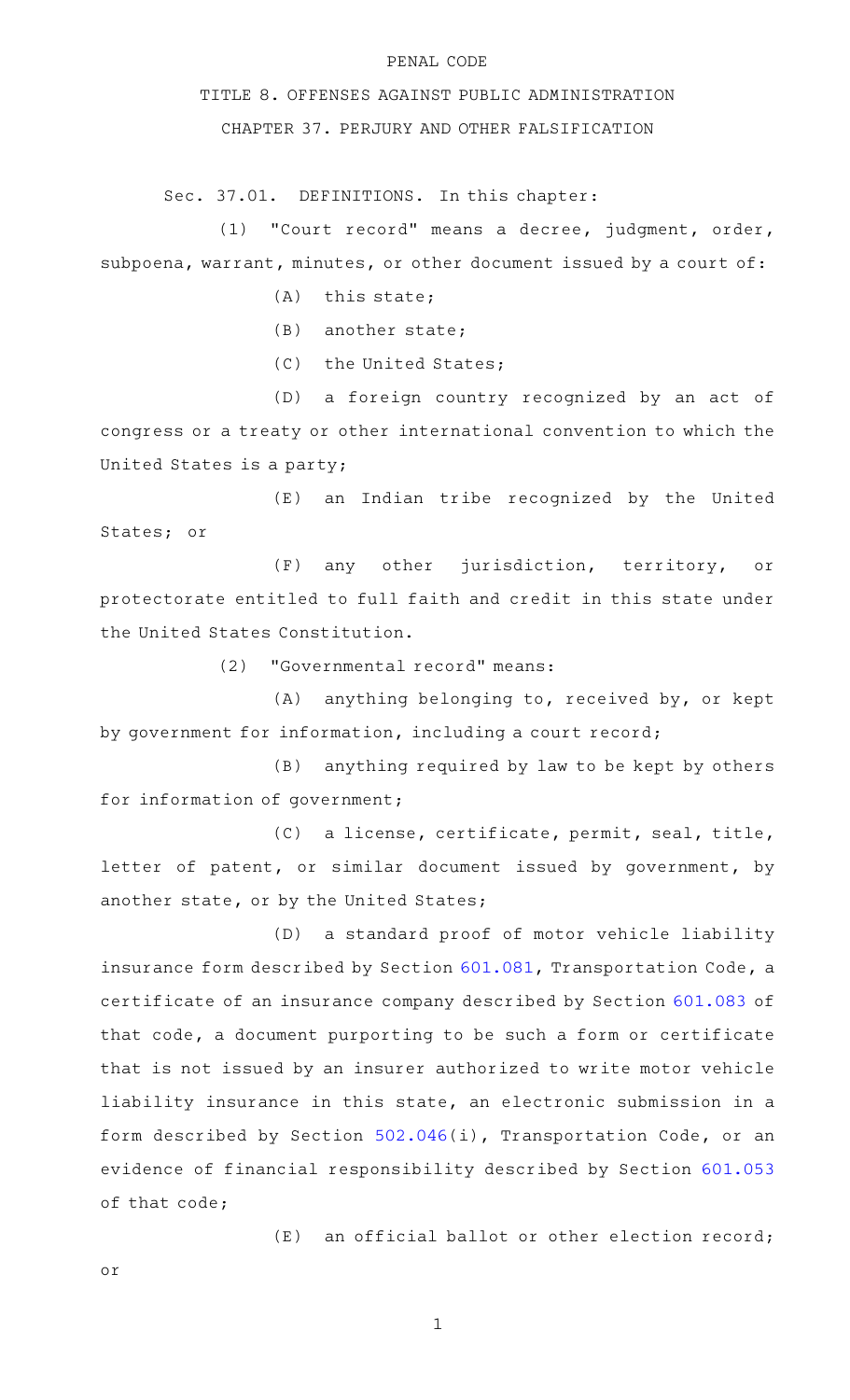$(F)$  the written documentation a mobile food unit is required to obtain under Section [437.0074](http://www.statutes.legis.state.tx.us/GetStatute.aspx?Code=HS&Value=437.0074), Health and Safety Code.

(3) "Statement" means any representation of fact. Acts 1973, 63rd Leg., p. 883, ch. 399, Sec. 1, eff. Jan. 1, 1974. Amended by Acts 1991, 72nd Leg., ch. 113, Sec. 3, eff. Sept. 1, 1991; Acts 1993, 73rd Leg., ch. 900, Sec. 1.01, eff. Sept. 1, 1994; Acts 1997, 75th Leg., ch. 189, Sec. 5, eff. May 21, 1997; Acts 1997, 75th Leg., ch. 823, Sec. 3, eff. Sept. 1, 1997; Acts 1999, 76th Leg., ch. 659, Sec. 1, eff. Sept. 1, 1999; Acts 2003, 78th Leg., ch. 393, Sec. 21, eff. Sept. 1, 2003. Amended by:

Acts 2007, 80th Leg., R.S., Ch. 1276 (H.B. [3672](http://www.legis.state.tx.us/tlodocs/80R/billtext/html/HB03672F.HTM)), Sec. 2, eff. September 1, 2007.

Acts 2013, 83rd Leg., R.S., Ch. 161 (S.B. [1093\)](http://www.legis.state.tx.us/tlodocs/83R/billtext/html/SB01093F.HTM), Sec. 16.004, eff. September 1, 2013.

Sec. 37.02. PERJURY. (a) A person commits an offense if, with intent to deceive and with knowledge of the statement's meaning:

(1) he makes a false statement under oath or swears to the truth of a false statement previously made and the statement is required or authorized by law to be made under oath; or

(2) he makes a false unsworn declaration under Chapter [132,](http://www.statutes.legis.state.tx.us/GetStatute.aspx?Code=CP&Value=132) Civil Practice and Remedies Code.

(b) An offense under this section is a Class A misdemeanor. Acts 1973, 63rd Leg., p. 883, ch. 399, Sec. 1, eff. Jan. 1, 1974. Amended by Acts 1993, 73rd Leg., ch. 900, Sec. 1.01, eff. Sept. 1, 1994.

Sec. 37.03. AGGRAVATED PERJURY. (a) A person commits an offense if he commits perjury as defined in Section [37.02](http://www.statutes.legis.state.tx.us/GetStatute.aspx?Code=PE&Value=37.02), and the false statement:

(1) is made during or in connection with an official proceeding; and

 $(2)$  is material.

(b) An offense under this section is a felony of the third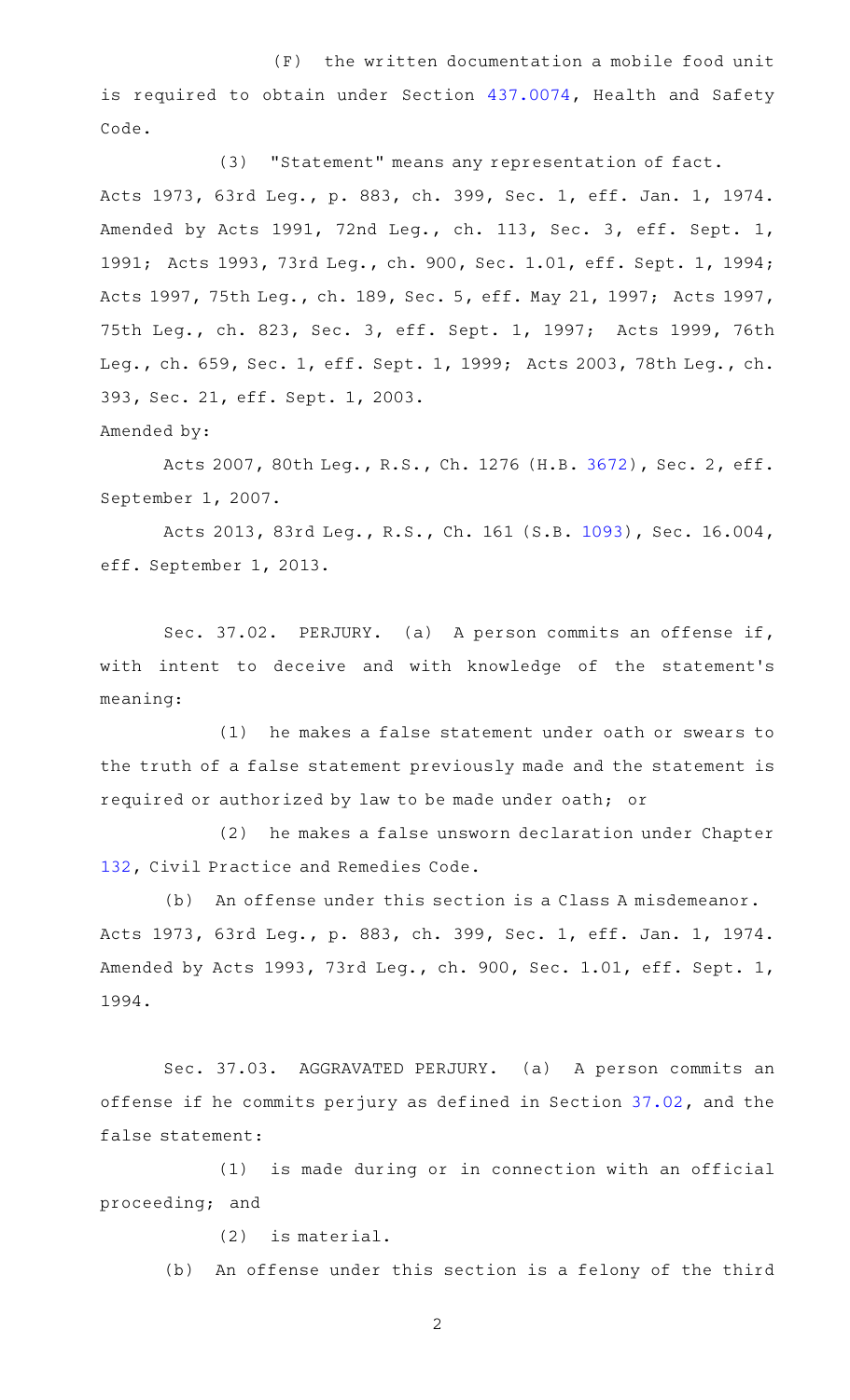degree.

Acts 1973, 63rd Leg., p. 883, ch. 399, Sec. 1, eff. Jan. 1, 1974. Amended by Acts 1993, 73rd Leg., ch. 900, Sec. 1.01, eff. Sept. 1, 1994.

Sec. 37.04. MATERIALITY. (a) A statement is material, regardless of the admissibility of the statement under the rules of evidence, if it could have affected the course or outcome of the official proceeding.

(b) It is no defense to prosecution under Section [37.03](http://www.statutes.legis.state.tx.us/GetStatute.aspx?Code=PE&Value=37.03) (Aggravated Perjury) that the declarant mistakenly believed the statement to be immaterial.

(c) Whether a statement is material in a given factual situation is a question of law.

Acts 1973, 63rd Leg., p. 883, ch. 399, Sec. 1, eff. Jan. 1, 1974. Amended by Acts 1993, 73rd Leg., ch. 900, Sec. 1.01, eff. Sept. 1, 1994.

Sec. 37.05. RETRACTION. It is a defense to prosecution under Section [37.03](http://www.statutes.legis.state.tx.us/GetStatute.aspx?Code=PE&Value=37.03) (Aggravated Perjury) that the actor retracted his false statement:

(1) before completion of the testimony at the official proceeding; and

(2) before it became manifest that the falsity of the statement would be exposed.

Acts 1973, 63rd Leg., p. 883, ch. 399, Sec. 1, eff. Jan. 1, 1974. Amended by Acts 1993, 73rd Leg., ch. 900, Sec. 1.01, eff. Sept. 1, 1994.

Sec. 37.06. INCONSISTENT STATEMENTS. An information or indictment for perjury under Section [37.02](http://www.statutes.legis.state.tx.us/GetStatute.aspx?Code=PE&Value=37.02) or aggravated perjury under Section [37.03](http://www.statutes.legis.state.tx.us/GetStatute.aspx?Code=PE&Value=37.03) that alleges that the declarant has made statements under oath, both of which cannot be true, need not allege which statement is false. At the trial the prosecution need not prove which statement is false.

Acts 1973, 63rd Leg., p. 883, ch. 399, Sec. 1, eff. Jan. 1, 1974. Amended by Acts 1993, 73rd Leg., ch. 900, Sec. 1.01, eff. Sept. 1,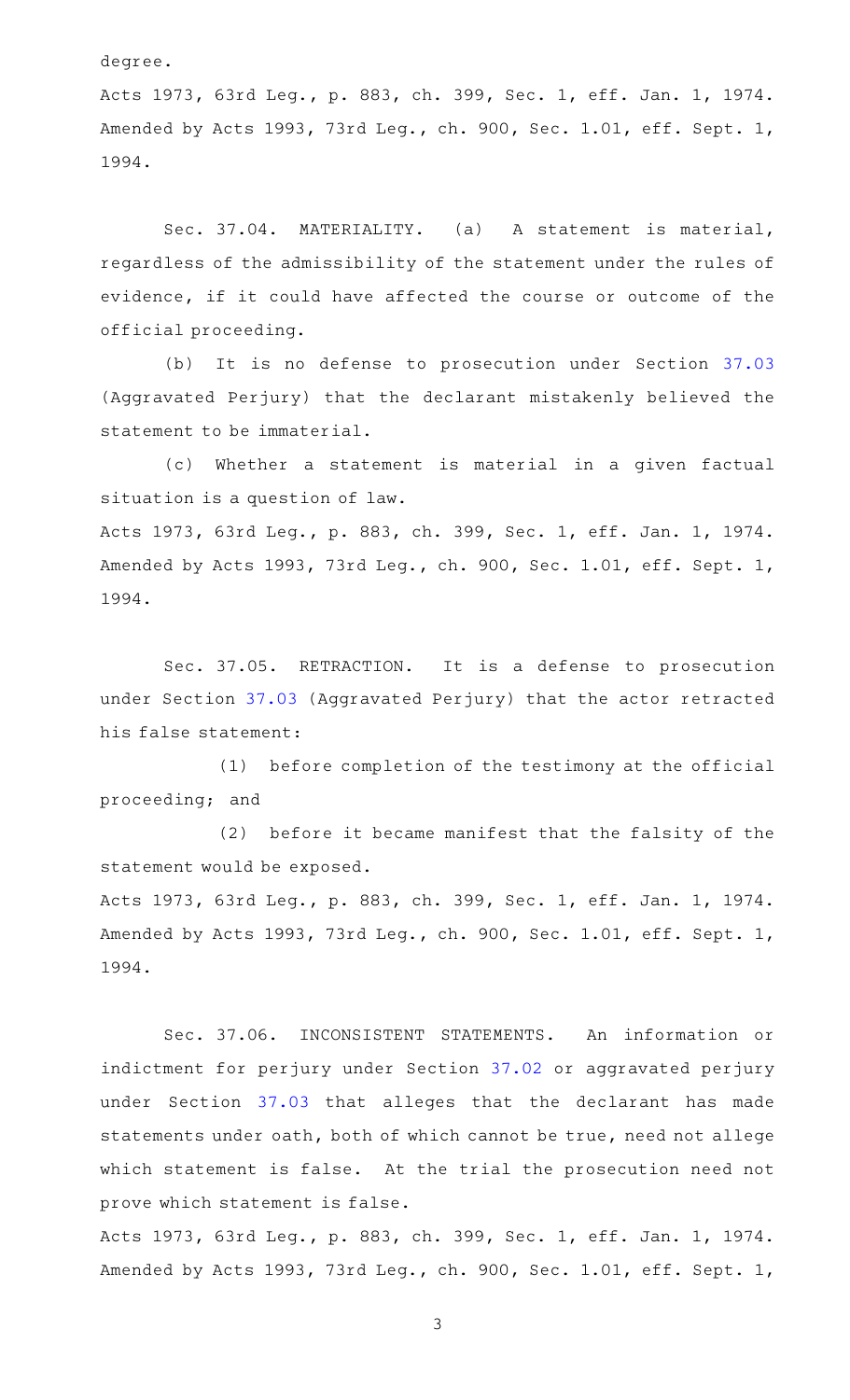1994.

Sec. 37.07. IRREGULARITIES NO DEFENSE. (a) It is no defense to prosecution under Section [37.02](http://www.statutes.legis.state.tx.us/GetStatute.aspx?Code=PE&Value=37.02) (Perjury) or [37.03](http://www.statutes.legis.state.tx.us/GetStatute.aspx?Code=PE&Value=37.03) (Aggravated Perjury) that the oath was administered or taken in an irregular manner, or that there was some irregularity in the appointment or qualification of the person who administered the oath.

(b) It is no defense to prosecution under Section [37.02](http://www.statutes.legis.state.tx.us/GetStatute.aspx?Code=PE&Value=37.02) (Perjury) or [37.03](http://www.statutes.legis.state.tx.us/GetStatute.aspx?Code=PE&Value=37.03) (Aggravated Perjury) that a document was not sworn to if the document contains a recital that it was made under oath, the declarant was aware of the recital when he signed the document, and the document contains the signed jurat of a public servant authorized to administer oaths.

Acts 1973, 63rd Leg., p. 883, ch. 399, Sec. 1, eff. Jan. 1, 1974. Amended by Acts 1993, 73rd Leg., ch. 900, Sec. 1.01, eff. Sept. 1, 1994.

Sec. 37.08. FALSE REPORT TO PEACE OFFICER, FEDERAL SPECIAL INVESTIGATOR, LAW ENFORCEMENT EMPLOYEE, CORRECTIONS OFFICER, OR JAILER. (a) A person commits an offense if, with intent to deceive, he knowingly makes a false statement that is material to a criminal investigation and makes the statement to:

(1) a peace officer or federal special investigator conducting the investigation;

(2) any employee of a law enforcement agency that is authorized by the agency to conduct the investigation and that the actor knows is conducting the investigation; or

 $(3)$  a corrections officer or jailer.

(b) In this section, "law enforcement agency" has the meaning assigned by Article [59.01,](http://www.statutes.legis.state.tx.us/GetStatute.aspx?Code=CR&Value=59.01) Code of Criminal Procedure.

(c) An offense under this section is a Class B misdemeanor. Acts 1973, 63rd Leg., p. 883, ch. 399, Sec. 1, eff. Jan. 1, 1974. Amended by Acts 1993, 73rd Leg., ch. 900, Sec. 1.01, eff. Sept. 1, 1994; Acts 1997, 75th Leg., ch. 925, Sec. 1, eff. Sept. 1, 1997. Amended by:

Acts 2011, 82nd Leg., R.S., Ch. 839 (H.B. [3423](http://www.legis.state.tx.us/tlodocs/82R/billtext/html/HB03423F.HTM)), Sec. 3, eff.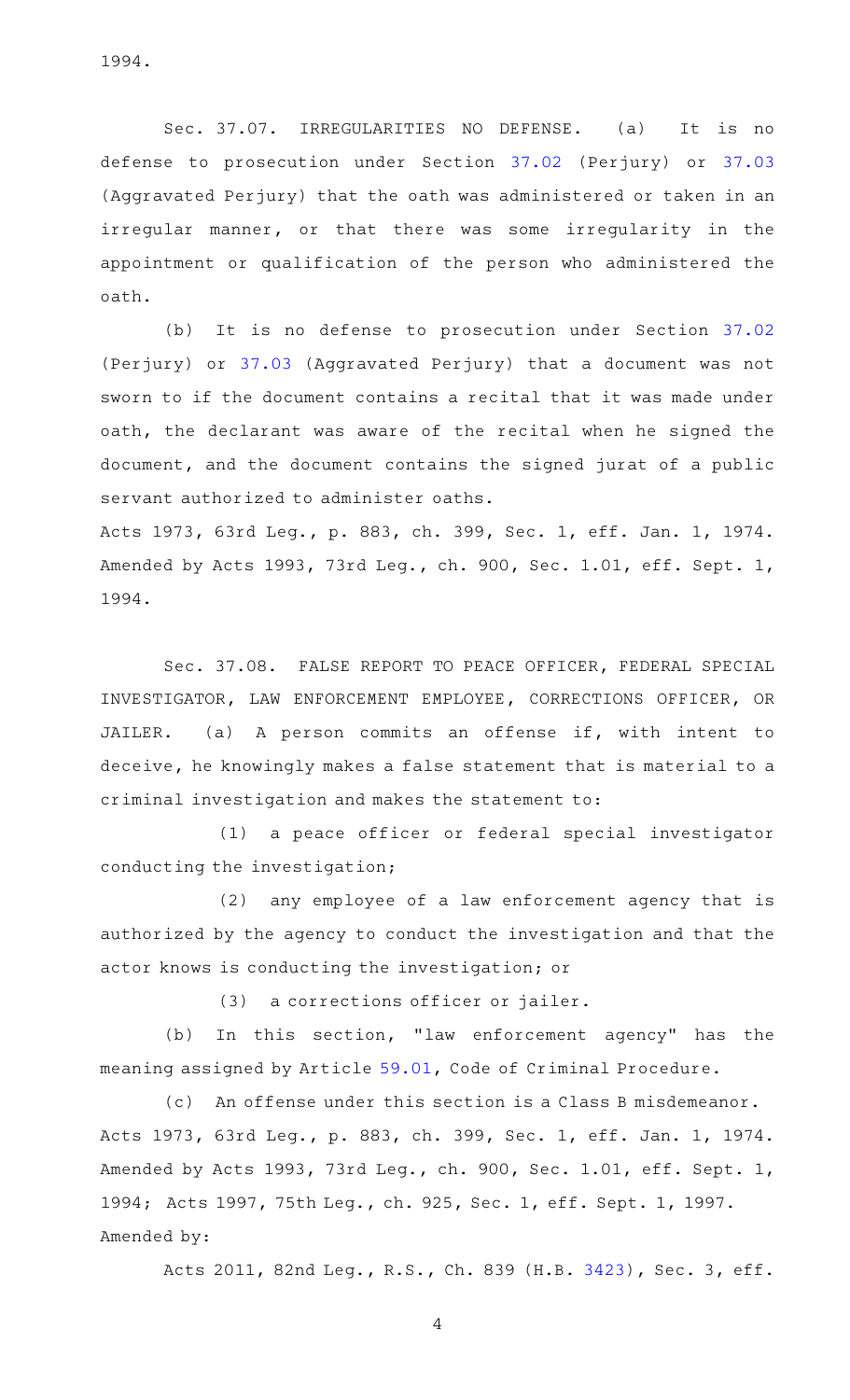September 1, 2011.

Acts 2019, 86th Leg., R.S., Ch. 513 (S.B. [405](http://www.legis.state.tx.us/tlodocs/86R/billtext/html/SB00405F.HTM)), Sec. 1, eff. September 1, 2019.

Acts 2019, 86th Leg., R.S., Ch. 513 (S.B. [405](http://www.legis.state.tx.us/tlodocs/86R/billtext/html/SB00405F.HTM)), Sec. 2, eff. September 1, 2019.

Sec. 37.081. FALSE REPORT REGARDING MISSING CHILD OR MISSING PERSON. (a) A person commits an offense if, with intent to deceive, the person knowingly:

(1) files a false report of a missing child or missing person with a law enforcement officer or agency; or

(2) makes a false statement to a law enforcement officer or other employee of a law enforcement agency relating to a missing child or missing person.

(b) An offense under this section is a Class C misdemeanor. Added by Acts 1999, 76th Leg., ch. 200, Sec. 3, eff. Sept. 1, 1999.

Sec. 37.082. MISREPRESENTING CHILD AS FAMILY MEMBER AT PORT OF ENTRY. (a) In this section:

(1) "Child" means a person younger than 18 years of age.

(2) "Family member" means a person who is related to another person by consanguinity or affinity.

(3) "Port of entry" means a place designated by executive order of the president of the United States, by order of the United States secretary of the treasury, or by act of the United States Congress at which a customs officer is authorized to enforce customs laws.

(b) A person commits an offense if the person, with intent to commit an offense under Section [20A.02](http://www.statutes.legis.state.tx.us/GetStatute.aspx?Code=PE&Value=20A.02), knowingly misrepresents a child as a family member of the person to a peace officer or federal special investigator at a port of entry.

(c) An offense under this section is a Class B misdemeanor.

(d) If conduct that constitutes an offense under this section also constitutes an offense under another law, the actor may be prosecuted under this section, the other law, or both. Added by Acts 2019, 86th Leg., R.S., Ch. 1277 (H.B. [888](http://www.legis.state.tx.us/tlodocs/86R/billtext/html/HB00888F.HTM)), Sec. 1,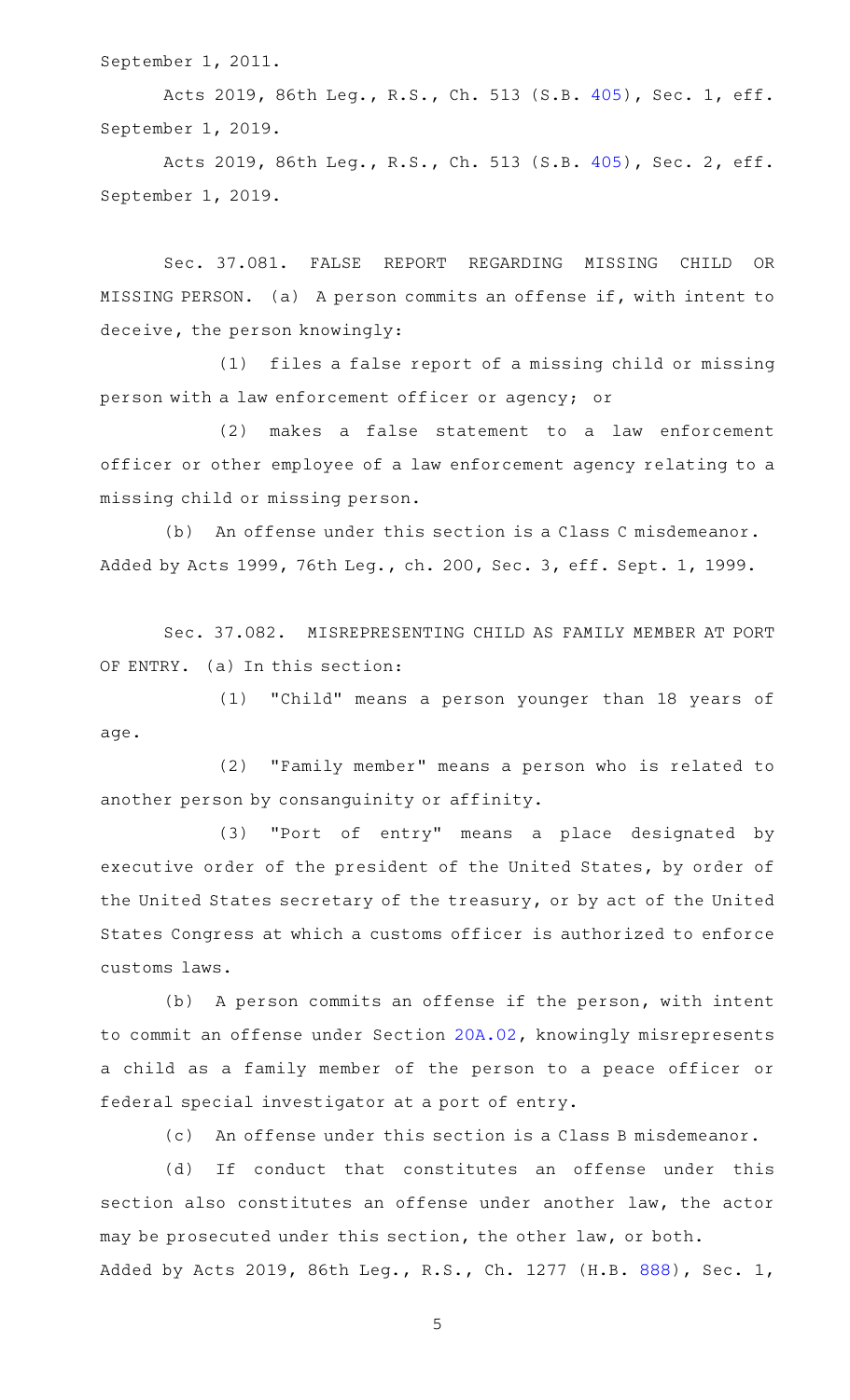eff. September 1, 2019.

Sec. 37.09. TAMPERING WITH OR FABRICATING PHYSICAL EVIDENCE. (a) A person commits an offense if, knowing that an investigation or official proceeding is pending or in progress, he:

(1) alters, destroys, or conceals any record, document, or thing with intent to impair its verity, legibility, or availability as evidence in the investigation or official proceeding; or

(2) makes, presents, or uses any record, document, or thing with knowledge of its falsity and with intent to affect the course or outcome of the investigation or official proceeding.

(b) This section shall not apply if the record, document, or thing concealed is privileged or is the work product of the parties to the investigation or official proceeding.

(c) An offense under Subsection (a) or Subsection (d)(1) is a felony of the third degree, unless the thing altered, destroyed, or concealed is a human corpse, in which case the offense is a felony of the second degree. An offense under Subsection (d)(2) is a Class A misdemeanor.

(c-1) It is a defense to prosecution under Subsection (a) or (d)(1) that the record, document, or thing was visual material prohibited under Section [43.261](http://www.statutes.legis.state.tx.us/GetStatute.aspx?Code=PE&Value=43.261) that was destroyed as described by Subsection (f)(3) of that section.

(d) A person commits an offense if the person:

(1) knowing that an offense has been committed, alters, destroys, or conceals any record, document, or thing with intent to impair its verity, legibility, or availability as evidence in any subsequent investigation of or official proceeding related to the offense; or

(2) observes a human corpse under circumstances in which a reasonable person would believe that an offense had been committed, knows or reasonably should know that a law enforcement agency is not aware of the existence of or location of the corpse, and fails to report the existence of and location of the corpse to a law enforcement agency.

(e) In this section, "human corpse" has the meaning assigned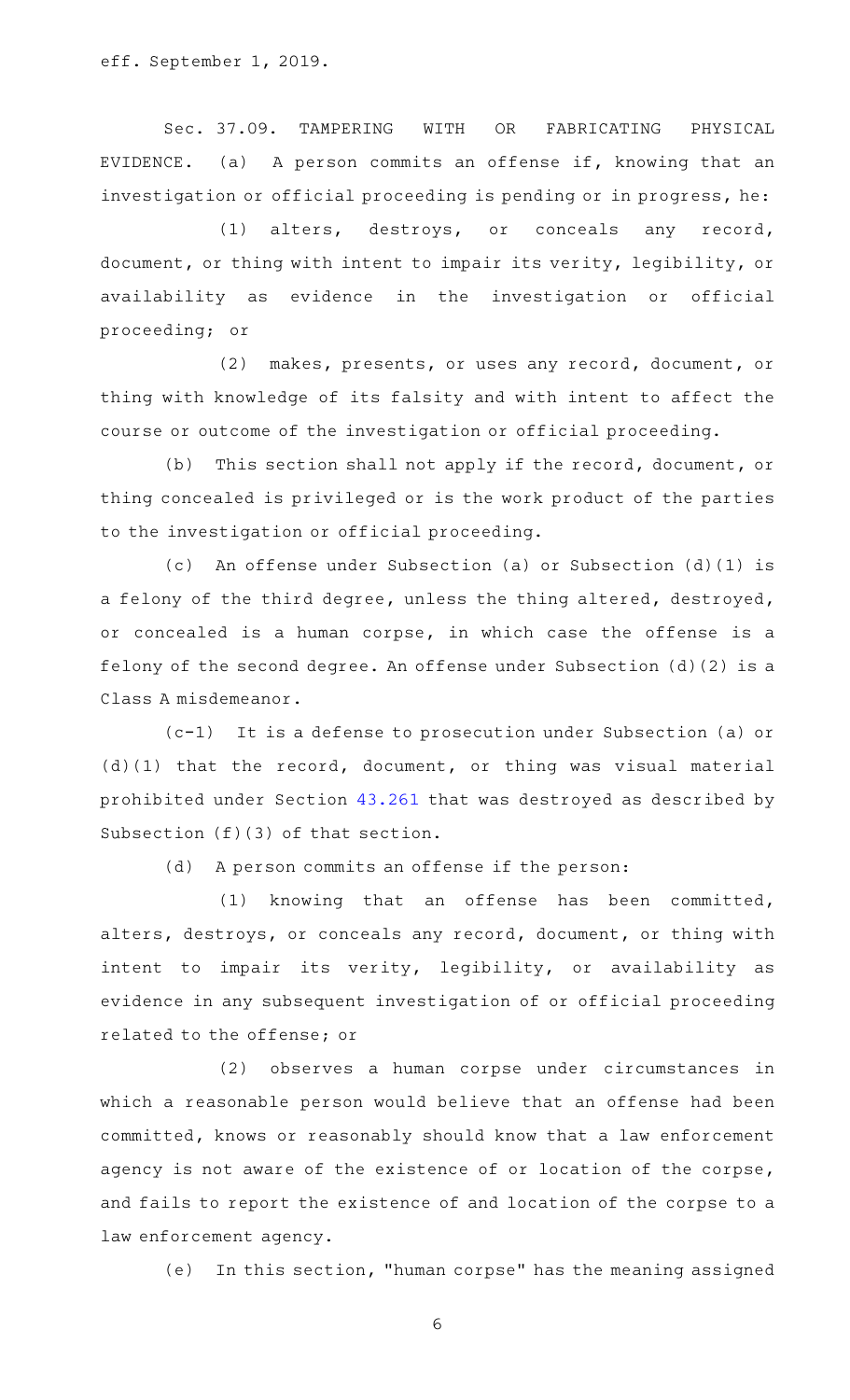by Section [42.08.](http://www.statutes.legis.state.tx.us/GetStatute.aspx?Code=PE&Value=42.08)

Acts 1973, 63rd Leg., p. 883, ch. 399, Sec. 1, eff. Jan. 1, 1974. Amended by Acts 1991, 72nd Leg., ch. 565, Sec. 4, eff. Sept. 1, 1991; Acts 1993, 73rd Leg., ch. 900, Sec. 1.01, eff. Sept. 1, 1994; Acts 1997, 75th Leg., ch. 1284, Sec. 1, eff. Sept. 1, 1997. Amended by:

Acts 2007, 80th Leg., R.S., Ch. 287 (H.B. [872](http://www.legis.state.tx.us/tlodocs/80R/billtext/html/HB00872F.HTM)), Sec. 1, eff. September 1, 2007.

Acts 2011, 82nd Leg., R.S., Ch. 1322 (S.B. [407](http://www.legis.state.tx.us/tlodocs/82R/billtext/html/SB00407F.HTM)), Sec. 1, eff. September 1, 2011.

Acts 2021, 87th Leg., R.S., Ch. 915 (H.B. [3607\)](http://www.legis.state.tx.us/tlodocs/87R/billtext/html/HB03607F.HTM), Sec. 16.004, eff. September 1, 2021.

Sec. 37.10. TAMPERING WITH GOVERNMENTAL RECORD. (a) A person commits an offense if he:

(1) knowingly makes a false entry in, or false alteration of, a governmental record;

(2) makes, presents, or uses any record, document, or thing with knowledge of its falsity and with intent that it be taken as a genuine governmental record;

(3) intentionally destroys, conceals, removes, or otherwise impairs the verity, legibility, or availability of a governmental record;

(4) possesses, sells, or offers to sell a governmental record or a blank governmental record form with intent that it be used unlawfully;

(5) makes, presents, or uses a governmental record with knowledge of its falsity; or

(6) possesses, sells, or offers to sell a governmental record or a blank governmental record form with knowledge that it was obtained unlawfully.

(b) It is an exception to the application of Subsection (a)(3) that the governmental record is destroyed pursuant to legal authorization or transferred under Section [441.204](http://www.statutes.legis.state.tx.us/GetStatute.aspx?Code=GV&Value=441.204), Government Code. With regard to the destruction of a local government record, legal authorization includes compliance with the provisions of Subtitle C, Title 6, Local Government Code.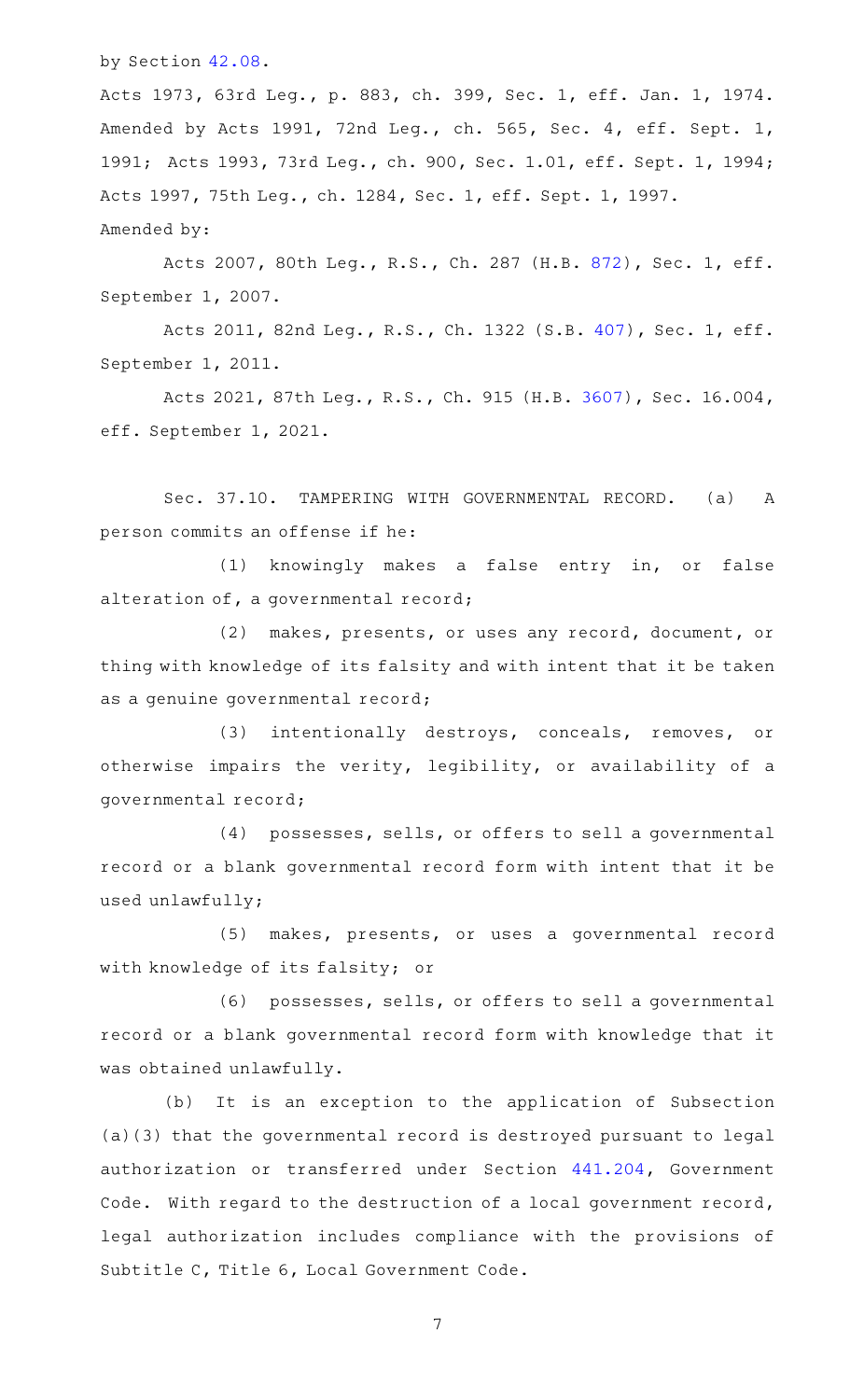(c)(1) Except as provided by Subdivisions  $(2)$ ,  $(3)$ ,  $(4)$ , and (5), and by Subsection (d), an offense under this section is a Class A misdemeanor unless the actor 's intent is to defraud or harm another, in which event the offense is a state jail felony.

(2) An offense under this section is a felony of the third degree if it is shown on the trial of the offense that the governmental record was:

(A) a public school record, report, or assessment instrument required under Chapter [39,](http://www.statutes.legis.state.tx.us/GetStatute.aspx?Code=ED&Value=39) Education Code, data reported for a school district or open-enrollment charter school to the Texas Education Agency through the Public Education Information Management System (PEIMS) described by Sections [48.008](http://www.statutes.legis.state.tx.us/GetStatute.aspx?Code=ED&Value=48.008) and [48.009](http://www.statutes.legis.state.tx.us/GetStatute.aspx?Code=ED&Value=48.009), Education Code, under a law or rule requiring that reporting, or a license, certificate, permit, seal, title, letter of patent, or similar document issued by government, by another state, or by the United States, unless the actor 's intent is to defraud or harm another, in which event the offense is a felony of the second degree;

(B) a written report of a medical, chemical, toxicological, ballistic, or other expert examination or test performed on physical evidence for the purpose of determining the connection or relevance of the evidence to a criminal action;

(C) a written report of the certification, inspection, or maintenance record of an instrument, apparatus, implement, machine, or other similar device used in the course of an examination or test performed on physical evidence for the purpose of determining the connection or relevance of the evidence to a criminal action; or

(D) a search warrant issued by a magistrate.

(3) An offense under this section is a Class C misdemeanor if it is shown on the trial of the offense that the governmental record is a governmental record that is required for enrollment of a student in a school district and was used by the actor to establish the residency of the student.

(4) An offense under this section is a Class B misdemeanor if it is shown on the trial of the offense that the governmental record is a written appraisal filed with an appraisal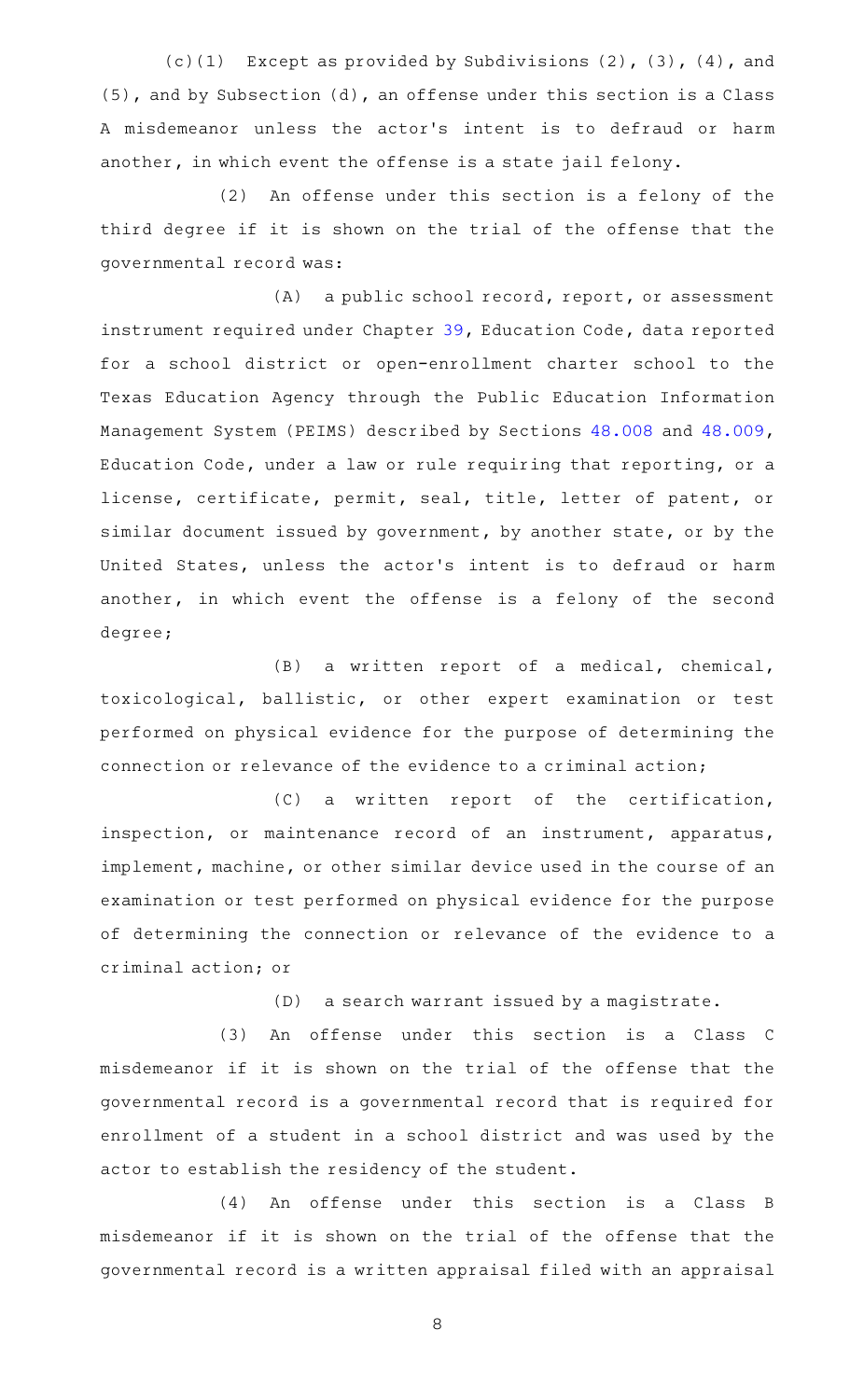review board under Section [41.43\(](http://www.statutes.legis.state.tx.us/GetStatute.aspx?Code=TX&Value=41.43)a-1), Tax Code, that was performed by a person who had a contingency interest in the outcome of the appraisal review board hearing.

(5) An offense under this section is a Class B misdemeanor if the governmental record is an application for a place on the ballot under Section [141.031,](http://www.statutes.legis.state.tx.us/GetStatute.aspx?Code=EL&Value=141.031) Election Code, and the actor knowingly provides false information under Subsection  $(a)(4)(G)$  of that section.

(d) An offense under this section, if it is shown on the trial of the offense that the governmental record is described by Section [37.01\(](http://www.statutes.legis.state.tx.us/GetStatute.aspx?Code=PE&Value=37.01)2)(D), is:

(1) a Class B misdemeanor if the offense is committed under Subsection (a)(2) or Subsection (a)(5) and the defendant is convicted of presenting or using the record;

(2) a felony of the third degree if the offense is committed under:

(A) Subsection  $(a)(1)$ ,  $(3)$ ,  $(4)$ , or  $(6)$ ; or

 $(B)$  Subsection (a)(2) or (5) and the defendant is convicted of making the record; and

(3) a felony of the second degree, notwithstanding Subdivisions (1) and (2), if the actor 's intent in committing the offense was to defraud or harm another.

(e) It is an affirmative defense to prosecution for possession under Subsection (a)(6) that the possession occurred in the actual discharge of official duties as a public servant.

(f) It is a defense to prosecution under Subsection (a)(1), (a)(2), or (a)(5) that the false entry or false information could have no effect on the government 's purpose for requiring the governmental record.

(g)AAA person is presumed to intend to defraud or harm another if the person acts with respect to two or more of the same type of governmental records or blank governmental record forms and if each governmental record or blank governmental record form is a license, certificate, permit, seal, title, or similar document issued by government.

(h) If conduct that constitutes an offense under this section also constitutes an offense under Section [32.48](http://www.statutes.legis.state.tx.us/GetStatute.aspx?Code=PE&Value=32.48) or [37.13](http://www.statutes.legis.state.tx.us/GetStatute.aspx?Code=PE&Value=37.13),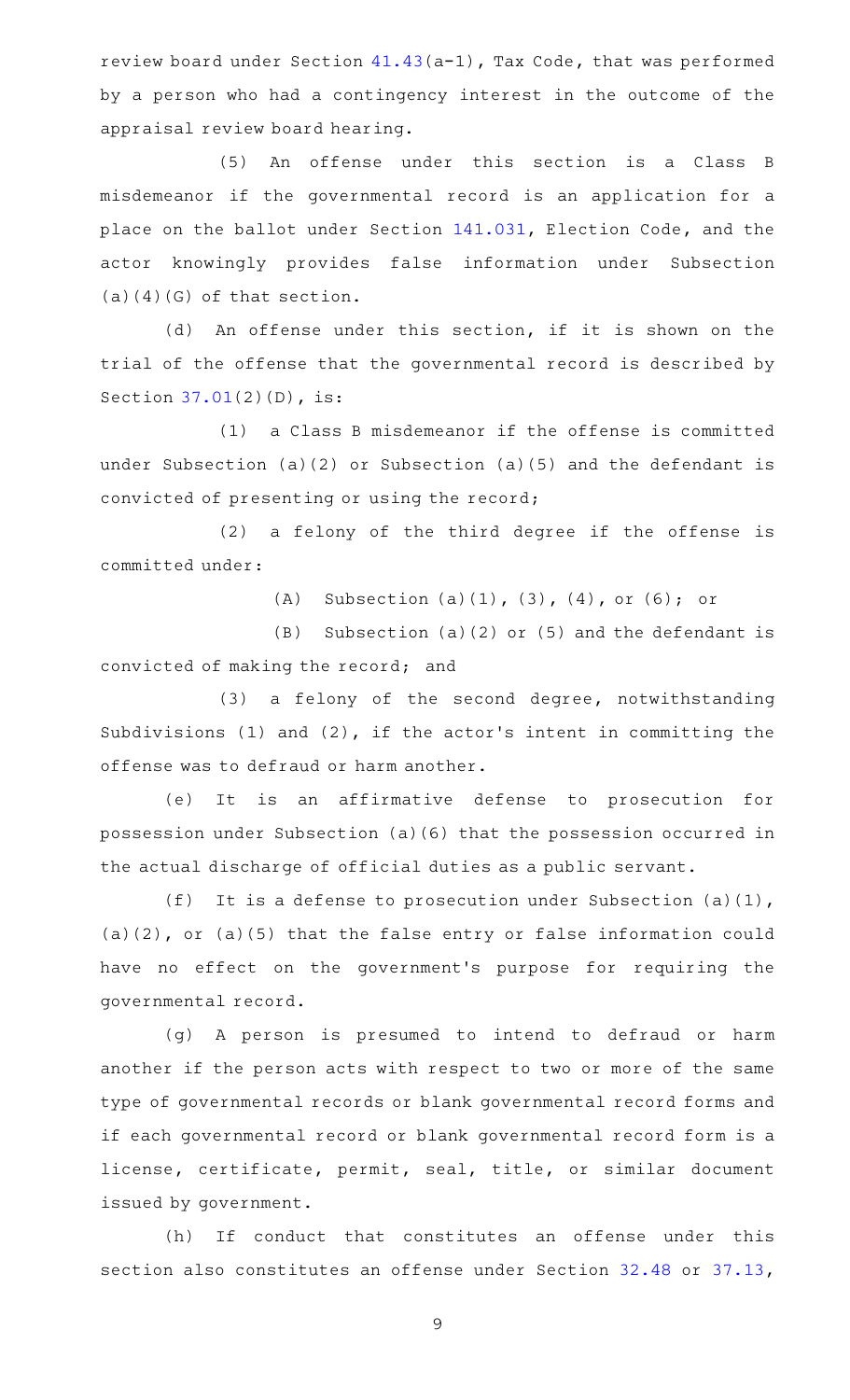the actor may be prosecuted under any of those sections.

(i) With the consent of the appropriate local county or district attorney, the attorney general has concurrent jurisdiction with that consenting local prosecutor to prosecute an offense under this section that involves the state Medicaid program.

(j) It is not a defense to prosecution under Subsection (a)(2) that the record, document, or thing made, presented, or used displays or contains the statement "NOT A GOVERNMENT DOCUMENT" or another substantially similar statement intended to alert a person to the falsity of the record, document, or thing, unless the record, document, or thing displays the statement diagonally printed clearly and indelibly on both the front and back of the record, document, or thing in solid red capital letters at least one-fourth inch in height.

Acts 1973, 63rd Leg., p. 883, ch. 399, Sec. 1, eff. Jan. 1, 1974. Amended by Acts 1989, 71st Leg., ch. 1248, Sec. 66, eff. Sept. 1, 1989; Acts 1991, 72nd Leg., ch. 113, Sec. 4, eff. Sept. 1, 1991; Acts 1991, 72nd Leg., ch. 565, Sec. 5, eff. Sept. 1, 1991; Acts 1993, 73rd Leg., ch. 900, Sec. 1.01, eff. Sept. 1, 1994; Acts 1997, 75th Leg., ch. 189, Sec. 6, eff. May 21, 1997; Acts 1997, 75th Leg., ch. 823, Sec. 4, eff. Sept. 1, 1997; Acts 1999, 76th Leg., ch. 659, Sec. 2, eff. Sept. 1, 1999; Acts 1999, 76th Leg., ch. 718, Sec. 1, eff. Sept. 1, 1999; Acts 2001, 77th Leg., ch. 771, Sec. 3, eff. June 13, 2001; Acts 2003, 78th Leg., ch. 198, Sec. 2.139, eff. Sept. 1, 2003; Acts 2003, 78th Leg., ch. 257, Sec. 16, eff. Sept. 1, 2003.

## Amended by:

Acts 2005, 79th Leg., Ch. 1364 (H.B. [126\)](http://www.legis.state.tx.us/tlodocs/79R/billtext/html/HB00126F.HTM), Sec. 1, eff. June 18, 2005.

Acts 2007, 80th Leg., R.S., Ch. 1085 (H.B. [3024](http://www.legis.state.tx.us/tlodocs/80R/billtext/html/HB03024F.HTM)), Sec. 2, eff. September 1, 2007.

Acts 2009, 81st Leg., R.S., Ch. 73 (H.B. [1813](http://www.legis.state.tx.us/tlodocs/81R/billtext/html/HB01813F.HTM)), Sec. 1, eff. September 1, 2009.

Acts 2009, 81st Leg., R.S., Ch. 1130 (H.B. [2086](http://www.legis.state.tx.us/tlodocs/81R/billtext/html/HB02086F.HTM)), Sec. 31, eff. September 1, 2009.

Acts 2013, 83rd Leg., R.S., Ch. 510 (S.B. [124](http://www.legis.state.tx.us/tlodocs/83R/billtext/html/SB00124F.HTM)), Sec. 1, eff.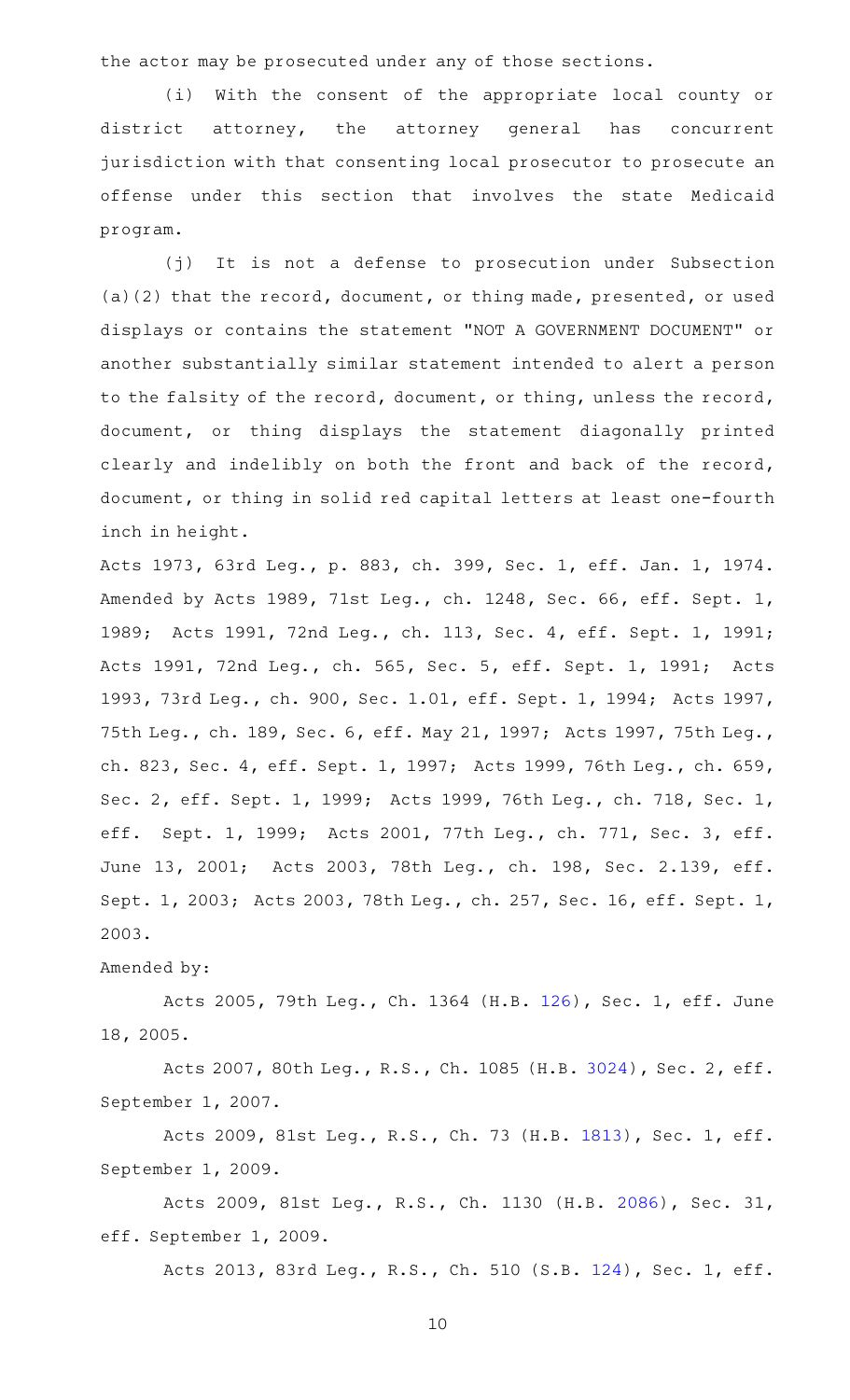September 1, 2013.

Acts 2015, 84th Leg., R.S., Ch. 690 (H.B. [644](http://www.legis.state.tx.us/tlodocs/84R/billtext/html/HB00644F.HTM)), Sec. 3, eff. September 1, 2015.

Acts 2019, 86th Leg., R.S., Ch. 943 (H.B. [3](http://www.legis.state.tx.us/tlodocs/86R/billtext/html/HB00003F.HTM)), Sec. 3.087, eff. September 1, 2019.

Acts 2021, 87th Leg., R.S., Ch. 1006 (H.B. [4555](http://www.legis.state.tx.us/tlodocs/87R/billtext/html/HB04555F.HTM)), Sec. 3, eff. September 1, 2021.

Sec. 37.101. FRAUDULENT FILING OF FINANCING STATEMENT. (a) A person commits an offense if the person knowingly presents for filing or causes to be presented for filing a financing statement that the person knows:

- $(1)$  is forged;
- (2) contains a material false statement; or
- $(3)$  is groundless.

(b) An offense under Subsection  $(a)(1)$  is a felony of the third degree, unless it is shown on the trial of the offense that the person had previously been convicted under this section on two or more occasions, in which event the offense is a felony of the second degree. An offense under Subsection (a)(2) or (a)(3) is a Class A misdemeanor, unless the person commits the offense with the intent to defraud or harm another, in which event the offense is a state jail felony.

Added by Acts 1997, 75th Leg., ch. 189, Sec. 10, eff. May 21, 1997.

Sec. 37.11. IMPERSONATING PUBLIC SERVANT. (a) A person commits an offense if the person:

(1) impersonates a public servant with intent to induce another to submit to the person's pretended official authority or to rely on the person 's pretended official acts; or

(2) knowingly purports to exercise, without legal authority, any function of a public servant or of a public office, including that of a judge and court.

(b) An offense under this section is a felony of the third degree.

Acts 1973, 63rd Leg., p. 883, ch. 399, Sec. 1, eff. Jan. 1, 1974. Amended by Acts 1993, 73rd Leg., ch. 900, Sec. 1.01, eff. Sept. 1,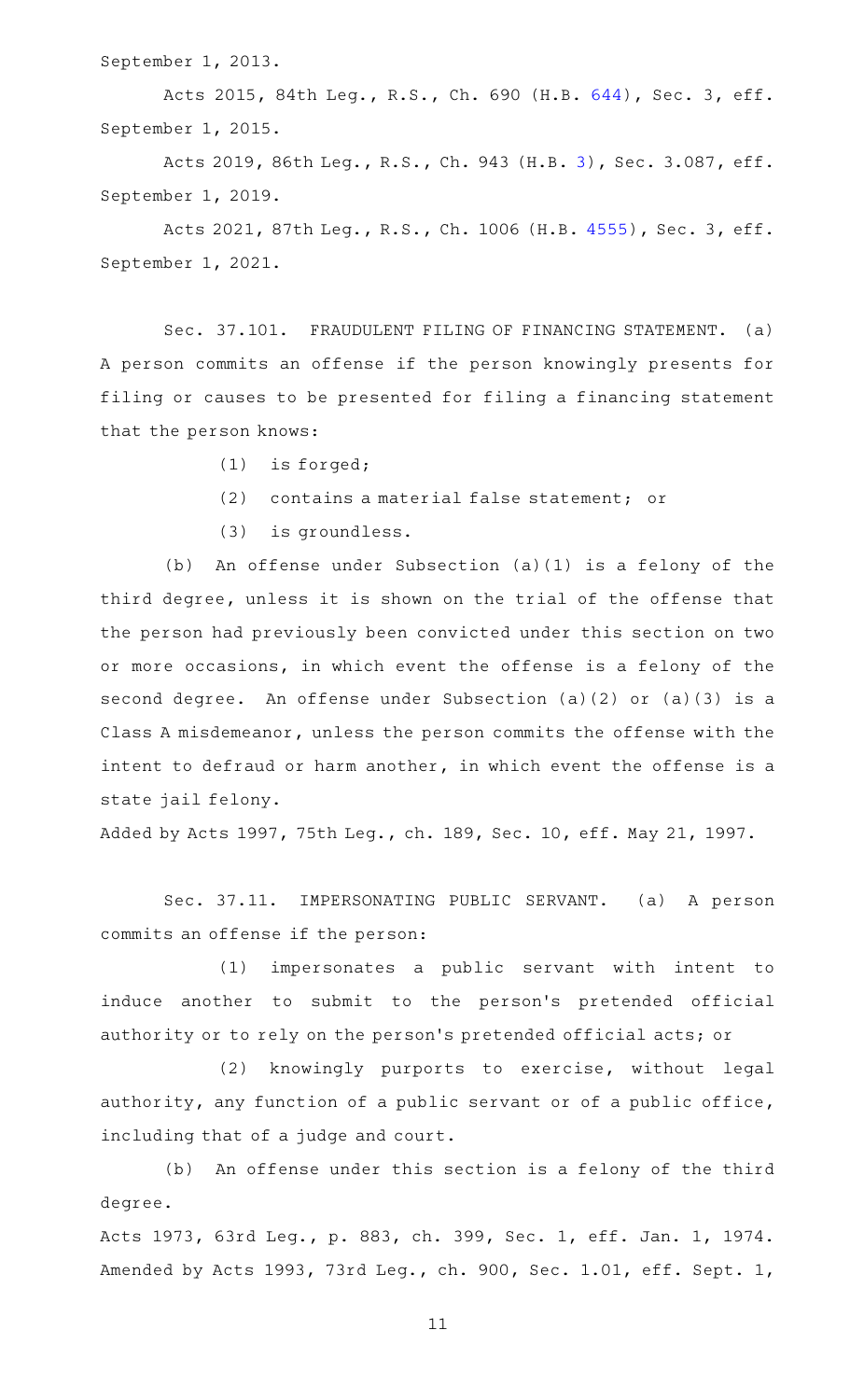1994; Acts 1997, 75th Leg., ch. 189, Sec. 7, eff. May 21, 1997. Amended by:

Acts 2019, 86th Leg., R.S., Ch. 243 (S.B. [1820](http://www.legis.state.tx.us/tlodocs/86R/billtext/html/SB01820F.HTM)), Sec. 1, eff. September 1, 2019.

Sec. 37.12. FALSE IDENTIFICATION AS PEACE OFFICER; MISREPRESENTATION OF PROPERTY. (a) A person commits an offense if:

 $(1)$  the person makes, provides to another person, or possesses a card, document, badge, insignia, shoulder emblem, or other item, including a vehicle, bearing an insignia of a law enforcement agency that identifies a person as a peace officer or a reserve law enforcement officer; and

(2) the person who makes, provides, or possesses the item bearing the insignia knows that the person so identified by the item is not commissioned as a peace officer or reserve law enforcement officer as indicated on the item.

 $(b)$  It is a defense to prosecution under this section that:

(1) the card, document, badge, insignia, shoulder emblem, or other item bearing an insignia of a law enforcement agency clearly identifies the person as an honorary or junior peace officer or reserve law enforcement officer, or as a member of a junior posse; or

(2) the person identified as a peace officer or reserve law enforcement officer by the item bearing the insignia was commissioned in that capacity when the item was made.

 $(b-1)$  It is an exception to the application of this section that the item was used or intended for use exclusively for decorative purposes or in an artistic or dramatic presentation.

(c) In this section, "reserve law enforcement officer" has the same meaning as is given that term in Section [1701.001](http://www.statutes.legis.state.tx.us/GetStatute.aspx?Code=OC&Value=1701.001), Occupations Code.

 $(c-1)$  For purposes of this section, an item bearing an insignia of a law enforcement agency includes an item that contains the word "police," "sheriff," "constable," or "trooper."

(d) A person commits an offense if the person intentionally or knowingly misrepresents an object, including a vehicle, as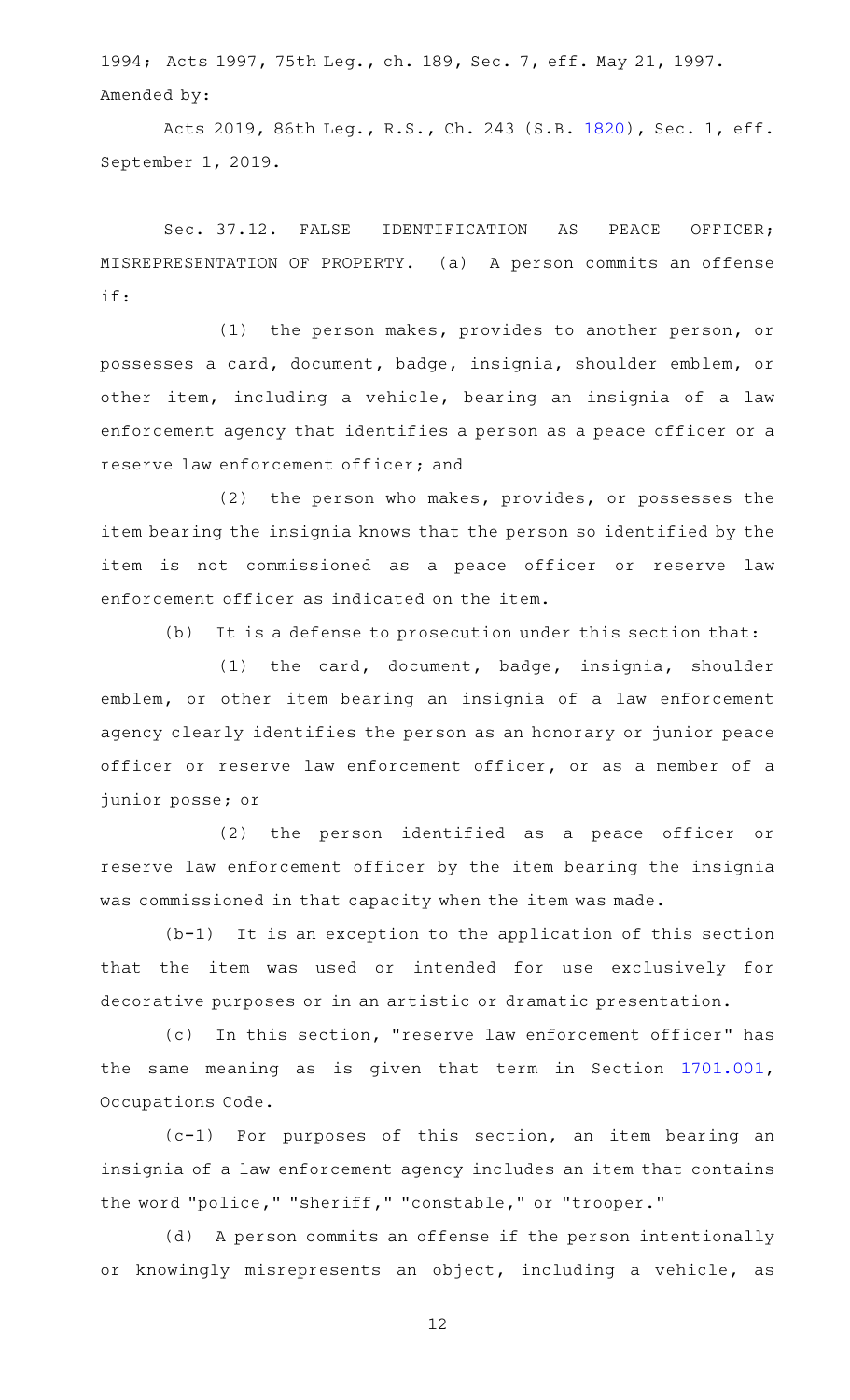property belonging to a law enforcement agency. For purposes of this subsection, intentionally or knowingly misrepresenting an object as property belonging to a law enforcement agency includes intentionally or knowingly displaying an item bearing an insignia of a law enforcement agency in a manner that would lead a reasonable person to interpret the item as property belonging to a law enforcement agency.

(e) An offense under this section is a Class B misdemeanor. Added by Acts 1983, 68th Leg., p. 5672, ch. 1075, Sec. 1, eff. Sept. 1, 1983. Amended by Acts 1987, 70th Leg., ch. 514, Sec. 1, eff. Sept. 1, 1987; Acts 1993, 73rd Leg., ch. 900, Sec. 1.01, eff. Sept. 1, 1994; Acts 2001, 77th Leg., ch. 1420, Sec. 14.831, eff. Sept. 1, 2001.

## Amended by:

Acts 2017, 85th Leg., R.S., Ch. 982 (H.B. [683](http://www.legis.state.tx.us/tlodocs/85R/billtext/html/HB00683F.HTM)), Sec. 3, eff. September 1, 2017.

Sec. 37.13. RECORD OF A FRAUDULENT COURT. (a) A person commits an offense if the person makes, presents, or uses any document or other record with:

(1) knowledge that the document or other record is not a record of a court created under or established by the constitution or laws of this state or of the United States; and

 $(2)$  the intent that the document or other record be given the same legal effect as a record of a court created under or established by the constitution or laws of this state or of the United States.

(b) An offense under this section is a Class A misdemeanor, except that the offense is a felony of the third degree if it is shown on the trial of the offense that the defendant has previously been convicted under this section on two or more occasions.

(c) If conduct that constitutes an offense under this section also constitutes an offense under Section [32.48](http://www.statutes.legis.state.tx.us/GetStatute.aspx?Code=PE&Value=32.48) or [37.10](http://www.statutes.legis.state.tx.us/GetStatute.aspx?Code=PE&Value=37.10), the actor may be prosecuted under any of those sections. Added by Acts 1997, 75th Leg., ch. 189, Sec. 8, eff. May 21, 1997.

Sec. 37.14. FALSE STATEMENT REGARDING CHILD CUSTODY